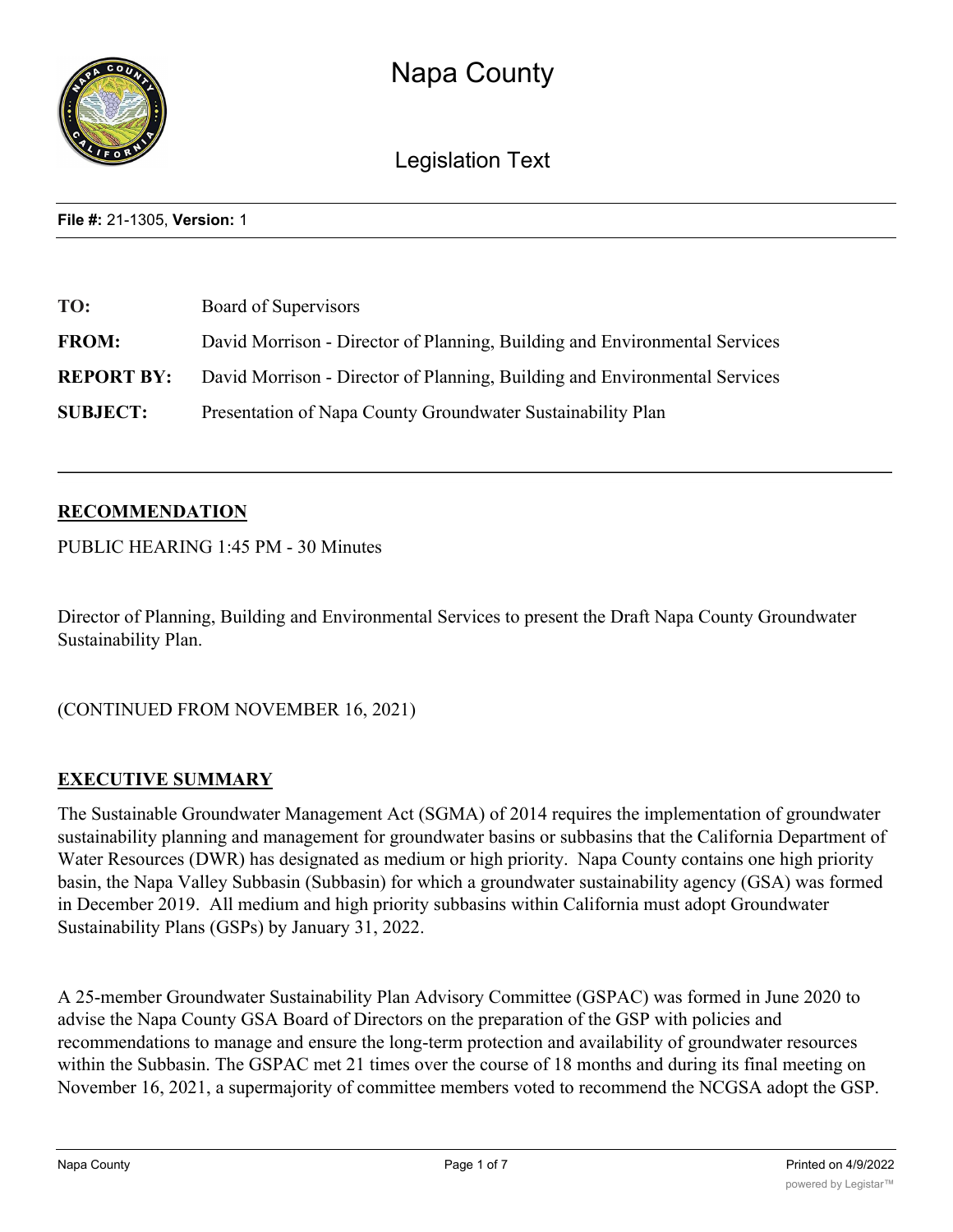GSPAC bylaws, which required that the Committee make their recommendation to the Napa County Groundwater Sustainability Agency (NCGSA) by November 1, 2021, were subsequently amended by the NCGSA on October 19, 2021, to extend the deadline to November 19, 2021. The GSP was transmitted to the NCGSA along with a Transmittal Letter co-authored by GSPAC Chair David Graves and Vice Chair Alan Galbraith on November 19, 2021.

# **PROCEDURAL REQUIREMENTS**

- 1. Chair introduces item
- 2. Presentation by staff
- 3. Public comments
- 4. Motion and second to consider adoption of the GSP.

# **FISCAL & STRATEGIC PLAN IMPACT**

| Is there a Fiscal Impact?               | Yes                                                    |
|-----------------------------------------|--------------------------------------------------------|
| Is it currently budgeted?               | Yes                                                    |
| Where is it budgeted?                   | Org 2720000                                            |
| Is it Mandatory or Discretionary?       | Mandatory                                              |
| Is the general fund affected?           | Yes                                                    |
| Future fiscal impact:                   | Analysis of future impact is pending                   |
| Consequences if not approved:           | County would be out of compliance with the Sustainable |
|                                         | Groundwater Management Act (SGMA)                      |
| County Strategic Plan pillar addressed: | Vibrant and Sustainable Environment                    |

# **ENVIRONMENTAL IMPACT**

ENVIRONMENTAL DETERMINATION: The proposed action is not a project as defined by 14 California Code of Regulations 15378 (State CEQA Guidelines) and therefore CEQA is not applicable.

# **BACKGROUND AND DISCUSSION**

### **Brief History of Groundwater Management**

In many ways, the adoption of a Groundwater Sustainability Plan (GSP) is another step in the continuum of proactive groundwater management by Napa County. From groundwater data collected since the 1960s to the first Groundwater Ordinance adopted in 1999, Napa County has managed environmental resources through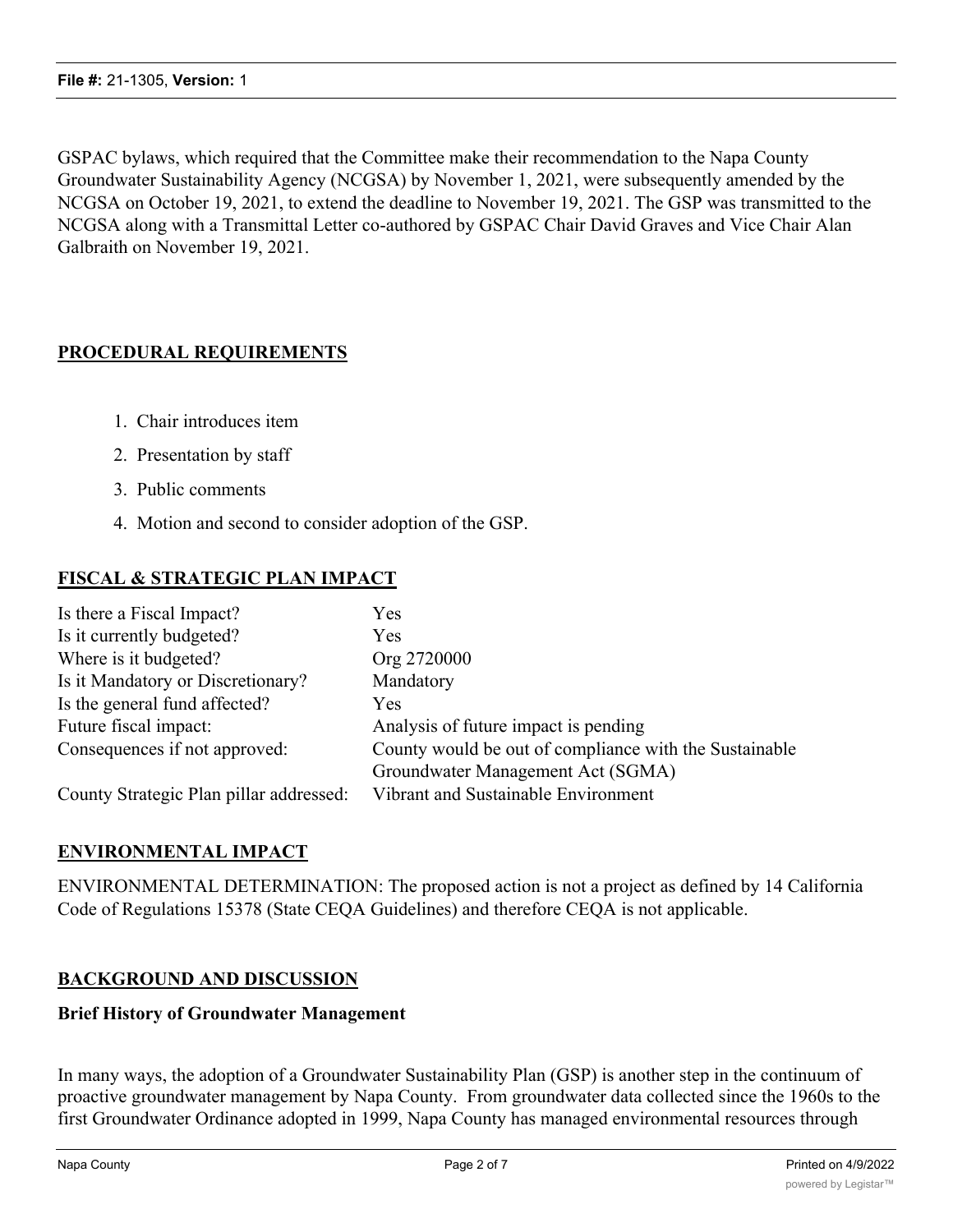#### **File #:** 21-1305, **Version:** 1

land use controls and other regulations for over five decades. Although the terminology was different, the Board of Supervisors (BOS) has understood since the 1960s that the "sustainable yield" of groundwater should not be exceeded (Draft GSP Section 3.3.1).

Efforts over the decades have included:

- Groundwater data collection (since the 1960s)
- Establishment of the Napa Valley Agricultural Preserve (1966)
- Napa Valley safe yield analysis and permitting actions, including the Water Availability Analysis policy and guidance, to avoid undesirable results (first implemented in 1991 and later revised in 2003, 2007, and 2015)
- · A collaborative effort to develop the Napa River Watershed Owner's Manual (1992)
- Napa County BOS adopted Ordinance No. 1162 with the intent to regulate the extraction and use and promote the preservation of the County's groundwater resources (first adopted in 1999)
- Formation of the Watershed Information and Conservation Council (2002)
- Private-public partnerships to restore watershed function and aquatic habitat, including the Rutherford Reach Restoration Project (2002) and Oakville to Oak Knoll Reach Restoration project (in progress)
- · Groundwater Resources Advisory Committee (2011-2014) and work to enhance groundwater and surface water monitoring and advance hydrogeologic studies
- Additional efforts during the past decade directed towards sustainable groundwater management including mapping groundwater dependent ecosystems, water budget analyses, and estimating the sustainable yield for the Napa Valley Subbasin (since 2009)
- · Basin Analysis Report for the Napa Valley Subbasin, an Alternative submittal per the requirements of Water Code Section 10733.6 (b)(3) (2016)
- Northeast Napa Management Area (established in 2018)
- · Current efforts underway by the Groundwater Sustainability Plan Advisory Committee (GSPAC) to advise the Napa County Groundwater Sustainability Agency (GSA) on the preparation of a GSP for the Napa Valley Subbasin
- Annual Reports beginning in 2014 and submitted to DWR since 2017

While development of the GSP was specifically mandated by the Sustainable Groundwater Management Act, it is truly the outcome of work that commenced many years prior to SGMA's passage.

### **Sustainable Groundwater Management Act**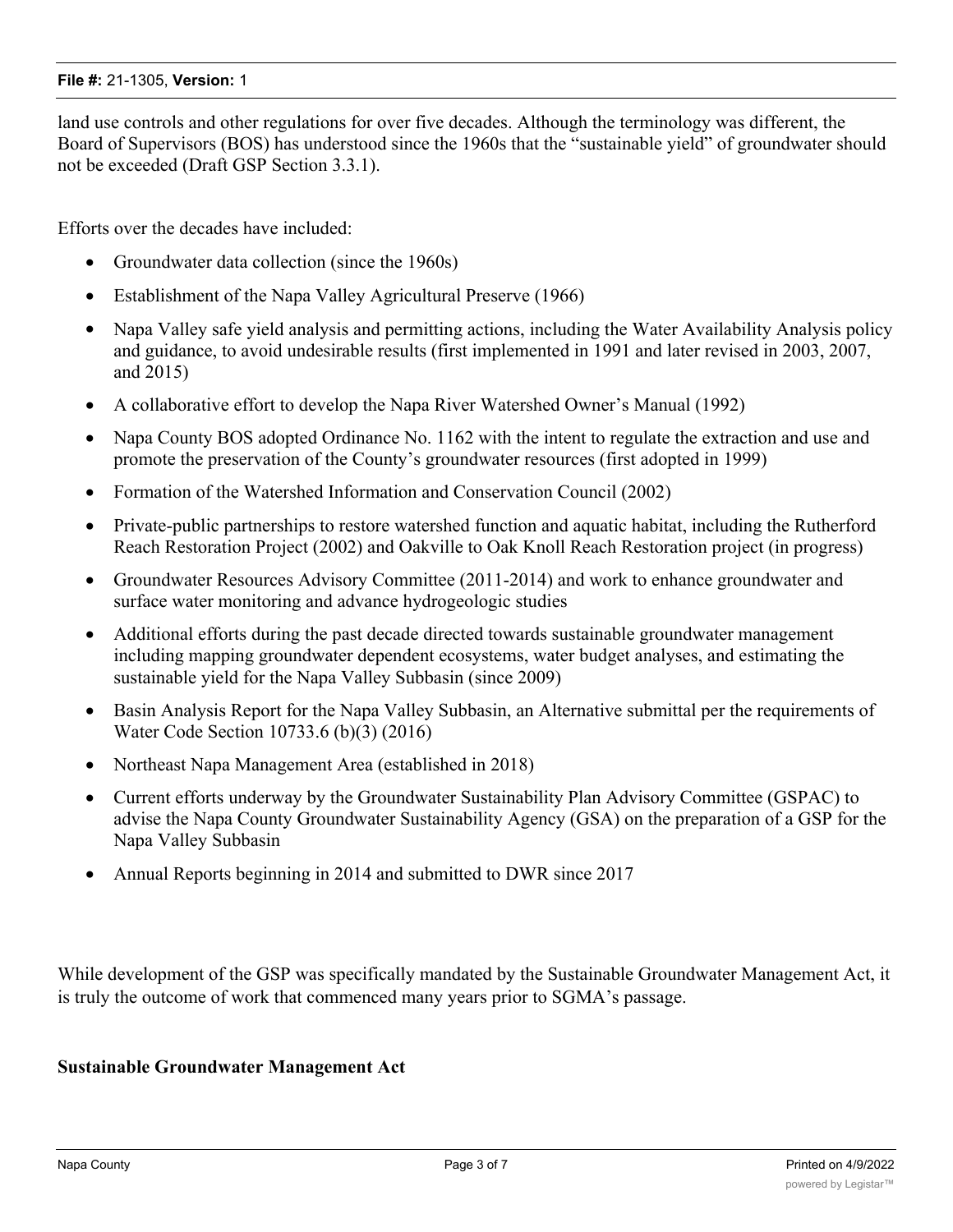In September 2014, Governor Jerry Brown signed the Sustainable Groundwater Management Act (SGMA), a three-bill legislative package now codified in Section 10720 et seq. of the California Water Code. Effective in California on January 1, 2015, SGMA provides a framework for the sustainable management of groundwater resources.

SGMA encourages groundwater management at the local level. Local agencies form GSAs to develop and implement GSPs to guide the sustainable management of state-defined groundwater basins. The NCGSA was created in December 2019 to manage groundwater resources consistent with the SGMA for the Napa Valley Subbasin.

## **Sustainability Framework**

SGMA provides a specific planning framework, including definitions related to sustainable groundwater management and timelines for achieving sustainable conditions. The NCGSA must define the Subbasin sustainability goal and achieve the goal within 20 years of GSP implementation. Achieving the sustainability goal means avoiding significant and unreasonable adverse effects related to groundwater conditions (i.e., undesirable results) for six sustainability indicators:

- Chronic lowering of groundwater levels
- Reduction of groundwater storage
- Seawater intrusion
- Water quality degradation
- Land subsidence
- Depletion of interconnected surface water

### **Groundwater Sustainability Plan Advisory Committee**

The GSPAC was formed in June 2020 to advise the NCGSA Board of Directors on the preparation of the GSP with policies and recommendations to manage and ensure the long-term protection and availability of groundwater resources within the Napa Valley Subbasin. The GSPAC is comprised of 25 geographically diverse members representing beneficial uses and users for a wide array of community, economic, agricultural, and environmental interests within the Subbasin. GSPAC members provided focused input on recommendations during GSP development and guided the development of the Subbasin sustainable management criteria and overall GSP development.

The GSPAC met 21 times over the course of 18 months and during its final meeting on November 16, 2021, 80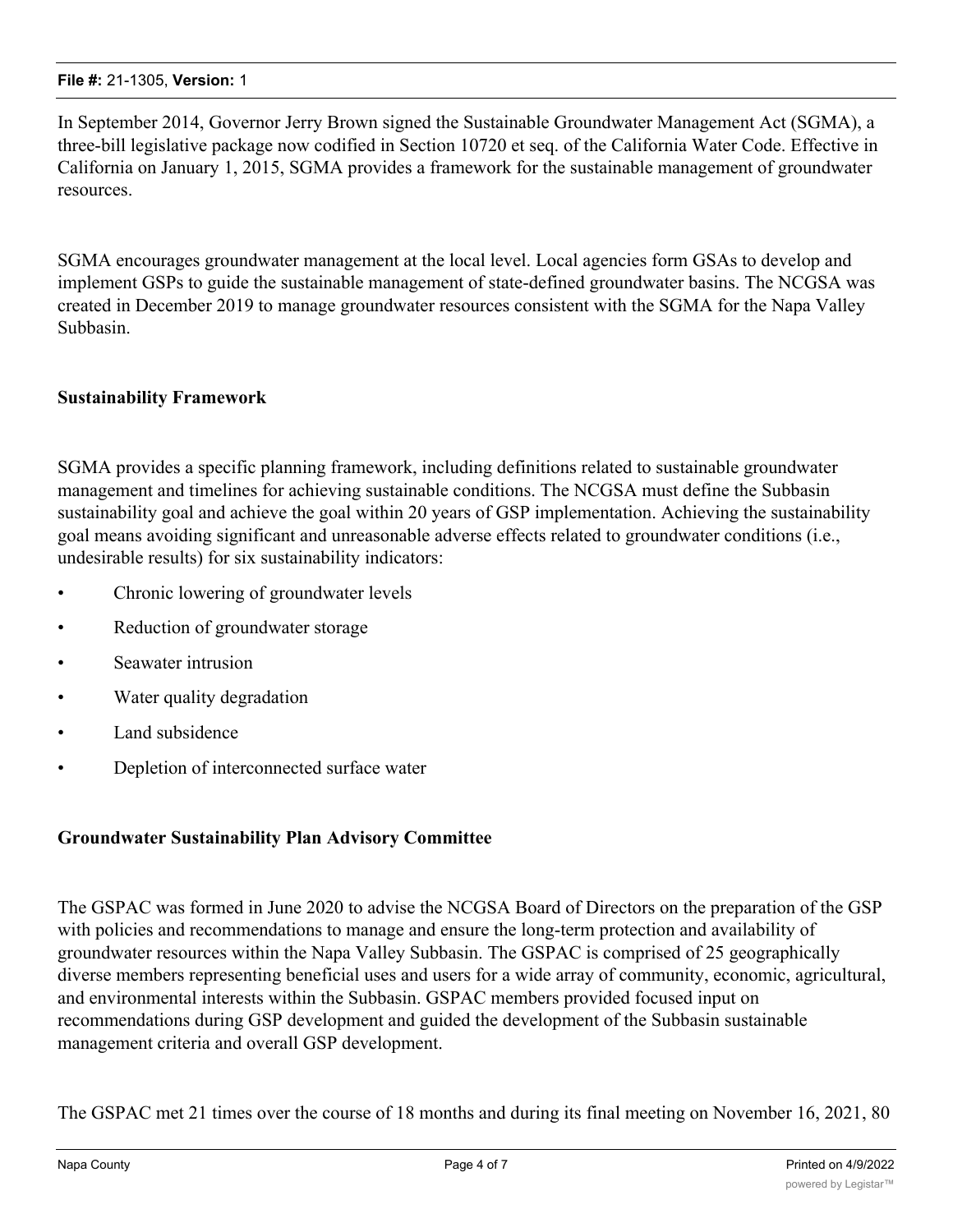percent of committee members voted to recommend the NCGSA adopt the GSP.

### **Groundwater Sustainability Plan**

The purpose of the GSP is to provide a detailed road map for the Napa Valley Subbasin to achieve the goal within 20 years and maintain long-term sustainability indefinitely. The core GSP is over 1,000 pages accompanied by over 4,000 pages of appendices. The complete GSP can be found online here: <https://www.countyofnapa.org/3218/Draft-GSP-Sections-Surveys>

For the convenience of the NCGSA and the public, an Abstract and Executive Summary (in English and Spanish) were produced and are provided with this staff report. Two (2) bound and printed copies of the GSP (including the Spanish language version of the Executive Summary) have been produced for the convenience of any members of the public who prefer to review a hardcopy. They can be found at the following locations during regular business hours: Napa County Library, Reference Desk, 500 Coombs St. and Napa County Administration Building, Department of Planning, Building and Environmental Services, 1195 Third Street, 2<sup>nd</sup> Floor, Napa.

The GSP development process primarily included:

• Characterizing groundwater conditions, identifying data gaps and levels of uncertainty, and developing tools to improve data collection;

- Developing sustainable yield estimates and water budgets;
- Defining sustainable management criteria including quantitative measurable objectives, minimum thresholds, and undesirable results; and

• Establishing projects and management actions to achieve and maintain sustainability and avoid undesirable results.

The GSP must consider the interests of all beneficial uses and users of groundwater, and encourage the involvement of diverse social, cultural, and economic interests within the Subbasin during GSP preparation and implementation.

## Technical Work Group

The GSPAC unanimously adopted a recommendation that the NCGSA appoint a Technical Work Group (TWG) with responsibility to advise the NCGSA on matters relating to GSP implementation, including addressing data gaps and strong and timely adaptive management to achieve the Subbasin sustainability goal. Following NCGSA adoption of the GSP, staff will initiate steps to identify and vet potential TWG candidates. For more information, see GSP, Section 11.8.2.

### GSP Sustainable Management Criteria

Much of the work of the GSPAC involved defining sustainable management criteria for the six sustainability indicators. The conditions that constitute undesirable results were defined qualitatively and quantitatively for each of the six indicators. For each indicator, minimum thresholds were established, consisting of numeric values at representative monitoring sites in the Subbasin. Undesirable results, i.e., the conditions we want to avoid, are created when these values are exceeded. Triggers have also been established for each of the sustainability indicators to warn of conditions that may lead to potential undesirable results. The TWG has a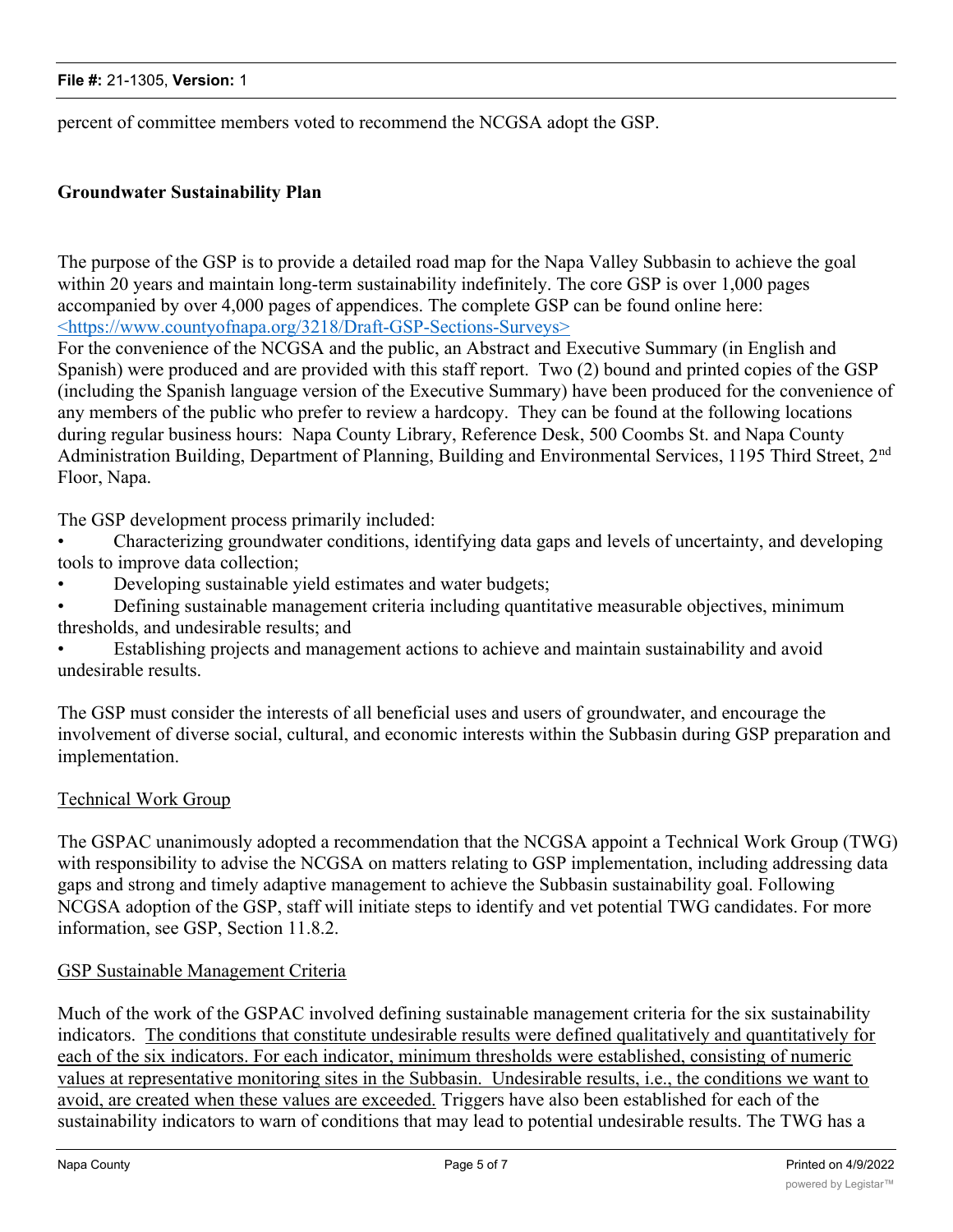#### **File #:** 21-1305, **Version:** 1

critical role in reviewing monitoring data, considering corresponding sustainable management criteria, and providing recommendations to the NCGSA for timely implementation of projects and management actions as needed whenever triggers are exceeded to avoid undesirable results from materializing. By implementing and updating these measurable objectives, the GSP will achieve the sustainability goal within 20 years and will continue to protect the Subbasin beyond the 50-year planning horizon.

Table 11-3 summarizes minimum thresholds, triggers, and undesirable results along with potential response actions including projects and/or management actions, which could be taken as needed to avoid undesirable results.

### GSP Monitoring Networks and Recommended Network Additions

Monitoring networks are designed to promote the collection of data of sufficient quality, frequency, and distribution to characterize groundwater and related surface water conditions in the Subbasin and evaluate changing conditions that occur during GSP implementation.

Existing and planned monitoring sites for the following nine GSP networks include:

- 1. Groundwater level monitoring: 56 wells (16 additional planned)
- 2. Groundwater quality monitoring: 37 wells (16 additional planned)
- 3. Groundwater storage change monitoring: 26 sites (10 additional planned)
- 4. Seawater intrusion monitoring: 16 wells (2 additional planned)
- 5. Surface water quality monitoring: 7 sites (4 additional planned)
- 6. Stream stage and stream discharge monitoring: 20 sites (10 existing sites planned to be upgraded)
- 7. Interconnected surface water monitoring: 16 wells (8 additional planned)
- 8. Groundwater dependent ecosystem monitoring: 15 wells (8 additional planned)
- 9. Land surface elevation monitoring: 8 land surface elevation benchmark sites and 15 well sites

For more information see GSP Sections 5 and 12 and Tables 5-18 and 12-3.

#### GSP Implementation

As noted in the Transmittal Letter from the GSPAC Chair and Vice Chair, timely implementation of the GSP is critical and was a matter of great importance to the GSPAC.

Table 12-3 of the GSP summarizes recommended implementation actions grouped into three general categories: Projects and Management Actions (PMAs), Monitoring Subbasin Conditions, and Model and Water Budget Refinement. The data gap or objective to be addressed (including uncertainty) is also summarized for each recommended action.

PMAs in particular are one of the most important parts of the GSP and include planned actions such as vineyard and winery water conservation, managed aquifer recharge, expanded recycled water use, pumping reductions and changes to the groundwater ordinance and new well permit conditions.

### **Next Steps**

The GSA must submit an adopted GSP to DWR by January 31, 2022. The GSP submittal includes the GSP document, all GSP appendices, copies of all references, and data used for GSP development. The entire GSP